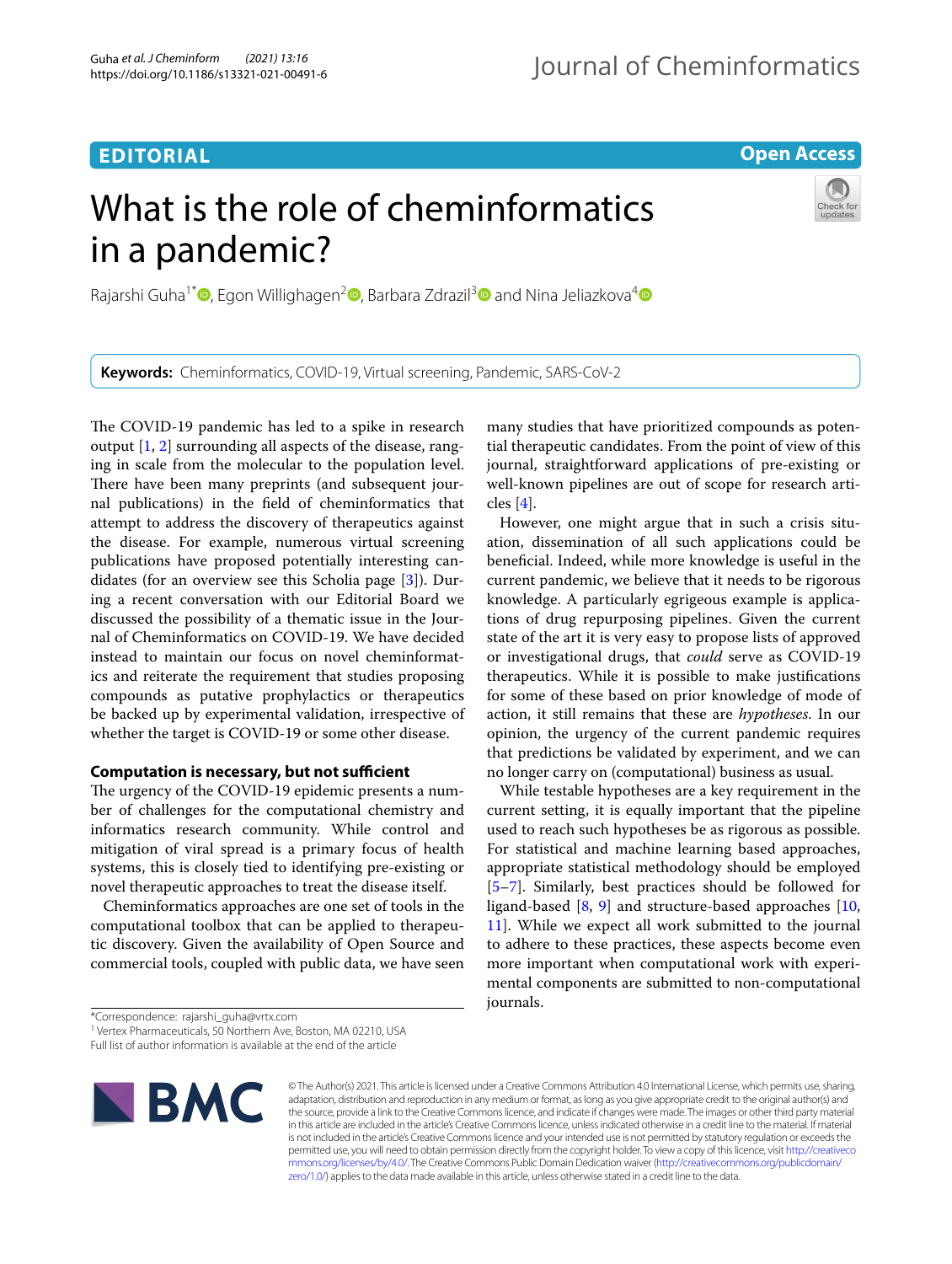## **Open is a starting point**

The challenge of the current pandemic is to identify novel therapeutics in a rapid but rigorous fashion. This suggests that novel method development may not be well suited to the current scenario. On the other hand, data being generated, either experimentally or computationally can serve as a foundation for computational studies. This is enabled by ensuring such data is made available in an open fashion and following FAIR principles [[12,](#page-2-10) [13](#page-2-11)]. For example, see the COVID-19 Wikiproject [[14\]](#page-2-12) that aims to make drug discovery related data FAIR. Yet, it is important to remember that even when data and methods are shared openly, they may not actually be efective, as in a crisis situation, such as the COVID-19 pandemic, researchers will tend to stick to what they know. But more importantly, they will tend to stick to what they know works. We believe that in such a scenario, methodology development takes a back seat to data publication, and ensuring that the relevant data is made available and findable efficiently is a key task.

## **Cheminformatics in action**

It is important to note that there are examples of work that exemplify computational-experimental collaboration and the community response to disseminating the plethora of computational studies and their data. We highlight two of them, namely the COVID Moonshot [[15](#page-2-13)] and the COVID-19 Molecular Structure and Therapeutics Hub [ $16$ ]. The COVID Moonshot focuses on finding inhibitors of the Main protease (Mpro) of COVID-19, and involves 300 participants with a core group of 20 people. Importantly, the project has access to computational, synthetic and bioassay resources, coupled to a synchrotron that produces multiple structures each week. The project has been able to identify Mpro binders exhibiting nanomolar potencies. While the project employs well-known computational methodologies, the key element is that computational results are part of the design-make-test cycle. In other words, computation is not isolated. Nonetheless, the project makes use of key Open Source products such as Fragalysis (a cloud-based application to progress hits in fragment-based drug design projects)  $[17]$  $[17]$ . The Hub, on the other hand, is an example of a resource that aggregates data of various types that can be used for computational studies. This includes structure models, simulation related datasets (e.g., confguration fles, trajectories). While this does not directly lead to tested small molecules, it represents an invaluable coordinated resource covering the wide variety of computational studies that are being published.

Given that rapid dissemination via preprints and resources such as the Hub are more appropriate for the immediate response required in the current setting, it is reasonable to ask how efective these resources are in covering the research landscape and driving COVID-19 research in the computational chemistry domain. Such an evaluation is probably better suited for a more indepth study, but we note that eforts such as the COVID Moonshot and the Hub now involve contributions from at least 15 industrial and academic groups from across the world.

## **Conclusion**

It is clear that the computational chemistry and cheminformatics community are actively engaged in COVID-19 research and the rapid appearance of computational research [\[18](#page-2-16)] on COVID-19 attests to the value of Open Data, Open Source and Open Science in general. However, given the scope of this journal, and the desire to encourage rigorous cheminformatics studies, we have decided not to create a thematic issue focused on COVID-19, and rather continue to focus on actionable cheminformatics, irrespective of any specifc disease. And when computational hypotheses are presented, we continue to require experimental validation.

The above discussion might suggest that the *only* role of cheminformatics is to identify new therapeutic interventions. While this is a key and pressing role in the current pandemic, there are many other areas such as databases (e.g., ChEMBL [\[19](#page-2-17)], which underlies a number of virtual screening studies, the NCATS COVID-19 OpenData Portal [\[20\]](#page-2-18) which rapidly disseminates in vitro screening data against multiple SARS-CoV-2 targets and the canSAR Coronavirus Discovery resource [\[21](#page-2-19)] which collates multiple molecular and clinical data types related to COVID-19), literature (e.g., CORD-19 [[22\]](#page-2-20) which has collated scholarly articles around SARS-CoV-2 and related coronaviruses to enable text mining research), protein features such as post-translational modifcations, force felds, physicochemical properties and associated models that underly many of the approaches that one can use to identify new therapeutics. We would argue that these foundational areas are also critical to ensuring that when the need arises for computational methods to be applied to therapeutic development, they can do so on a solid foundation.

Thus, we hope that cheminformatics researchers will consider the role of chemical information, methods and standards in the context of anti-viral research, and look forward to such submissions. But given the urgency of the current situation, and the need to focus resources on actionable outcomes, we suggest that there are other platforms for the publication of lists of putative inhibitors of a SARS-CoV-2 enzyme. The journal will continue to focus on studies which advance cheminformatics and can be applied both in this pandemic and in the next one.